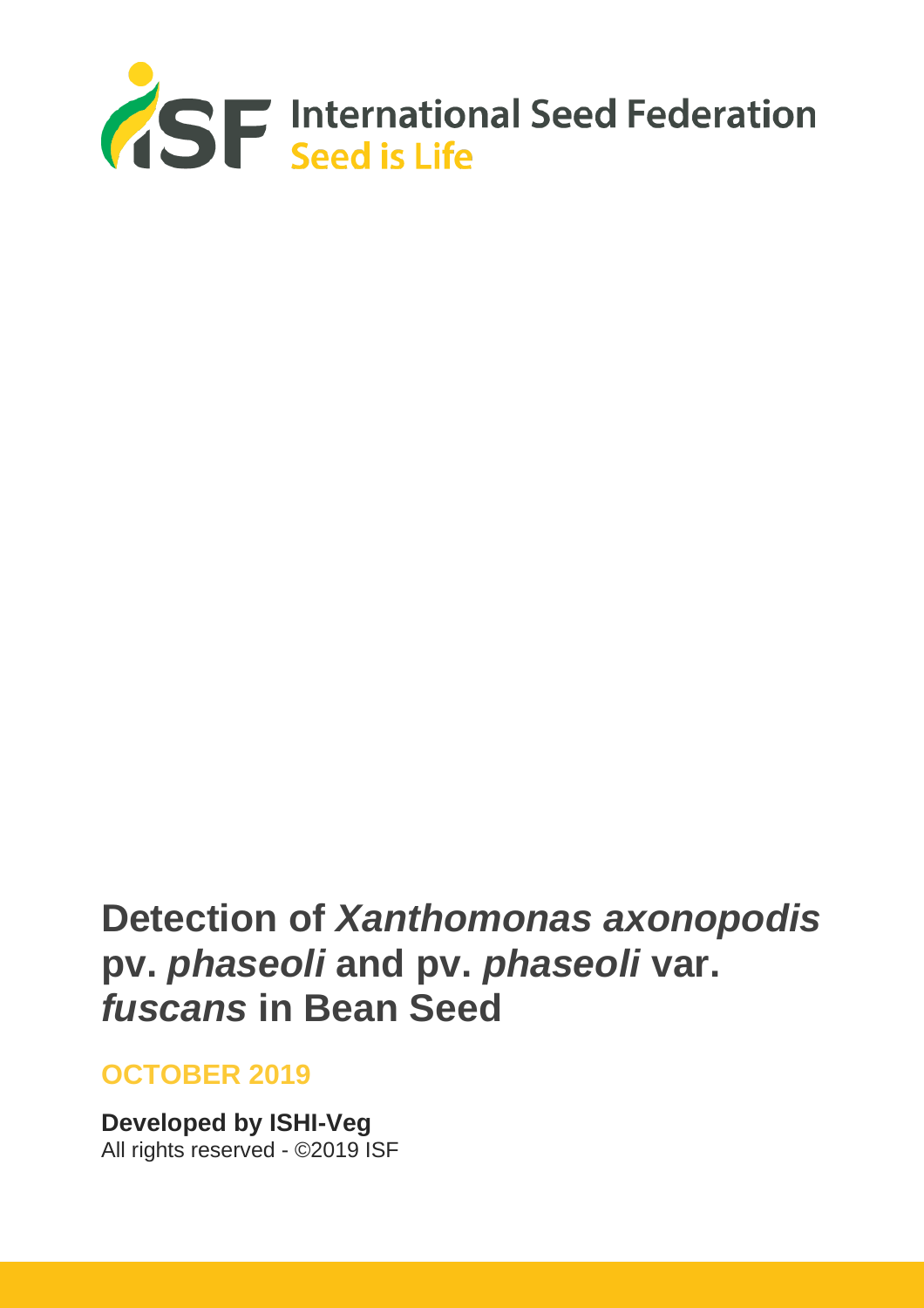

## **Detection of** *Xanthomonas axonopodis* **pv.** *phaseoli* **and pv.** *phaseoli* **var.** *fuscans* **in Bean Seed**

| Crop:                    | Bean ( <i>Phaseolus vulgaris</i> )                                                          |
|--------------------------|---------------------------------------------------------------------------------------------|
| Pathogen(s):             | Xanthomonas axonopodis pv. phaseoli and Xanthomonas axonopodis pv.<br>phaseoli var. fuscans |
| <b>Revision history:</b> | Version 4.1, October 2019                                                                   |

#### **PRINCIPLE**

Detection of viable *Xanthomonas axonopodis* pv. *phaseoli* (Xap) and *X. axonopodis* pv. *phaseoli*  var. *fuscans* (Xapf) bacteria is typically assessed by dilution plating on two semi-selective media (MT and XCP1). Suspect bacterial colonies are then confirmed by a pathogenicity assay.

After dilution plating, a TaqMan PCR may be used for identification of the suspect bacterial colonies. The test is complete if no Xap or Xapf bacteria are detected. However, as qPCR does not prove pathogenicity, a positive TaqMan PCR must be followed with a pathogenicity assay to determine if the suspect Xap or Xapf isolate is pathogenic or not. The full method process workflow is presented in Figure 1.



**Figure 1**: Method process workflow

#### **METHOD VALIDATION**

The test for detecting Xap and Xapf on bean seed is an ISTA Rule (7-021) (https://www.seedtest.org/en/seed-health-methods-\_content---1--1452.html). It is also an NSHS Standard A [\(https://seedhealth.org/seed-health-testing-methods/\)](https://seedhealth.org/seed-health-testing-methods/).

In this version a new Xap specific TaqMan assay with an internal amplification control (validated by ISHI-Veg) replaces the gel-based PCR test of ISTA Rule 7-021.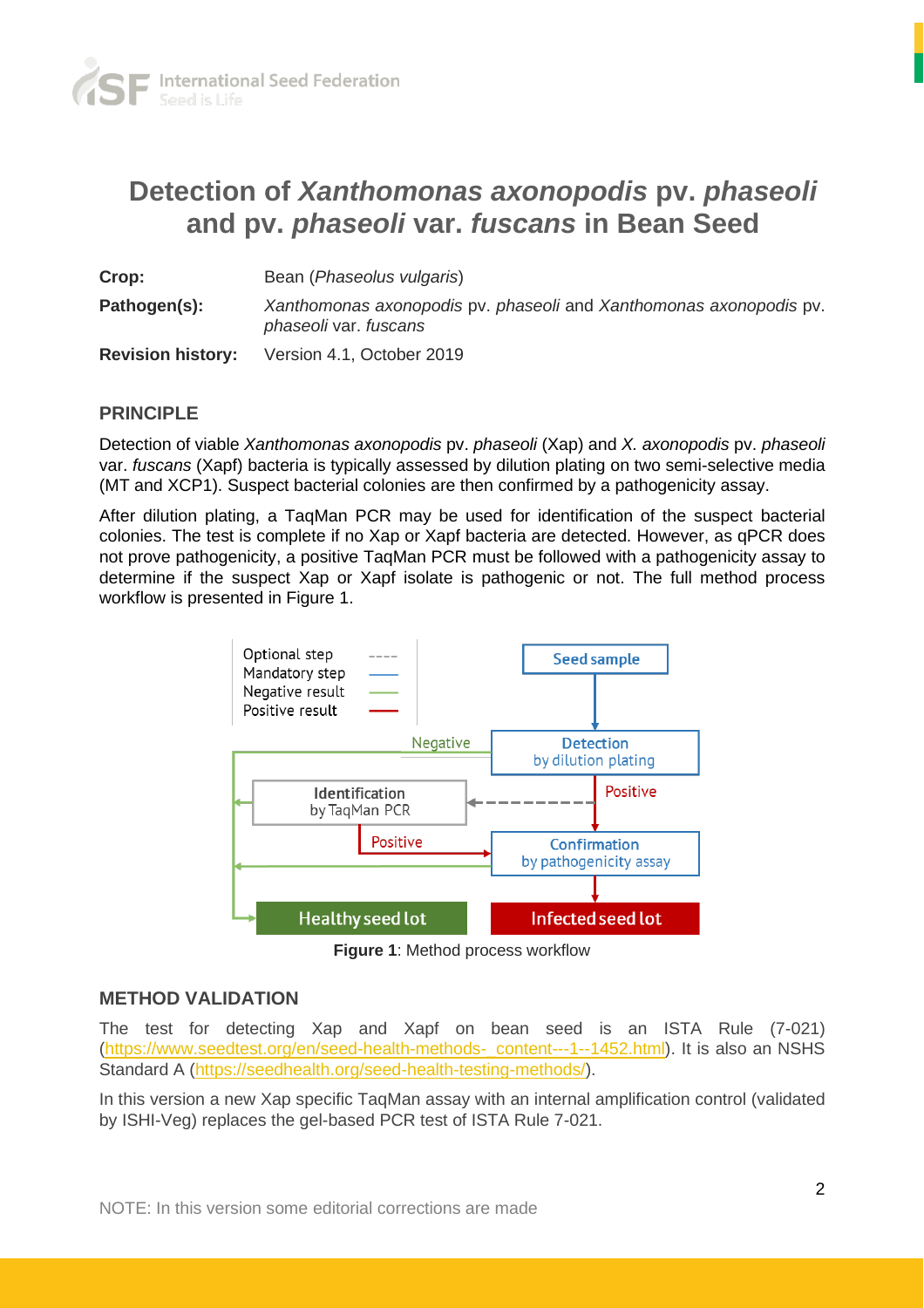

#### **RESTRICTIONS ON USE**

This test method is suitable for untreated seed.

This test method has not been validated for seed treated with protective chemicals or biological substances. If a user chooses to test treated seed using this method, it is the responsibility of the user to determine empirically (through analysis, sample spiking, or experimental comparisons) whether the protective chemicals or biological substances have an effect on the method results.

#### **METHOD EXECUTION**

To ensure process standardization and valid results, it is strongly recommended to follow the best practices developed by ISHI-Veg for PCR and Dilution Plating Assays in Seed Health Tests. See [https://www.worldseed.org/our-work/phytosanitary-matters/seed-health/ishi-veg-method](https://www.worldseed.org/our-work/phytosanitary-matters/seed-health/ishi-veg-method-development/)[development/.](https://www.worldseed.org/our-work/phytosanitary-matters/seed-health/ishi-veg-method-development/)

#### **SAMPLE AND SUB-SAMPLE SIZE**

The recommended minimum sample size is 5,000 seeds with a maximum sub-sample size of 1,000 seeds.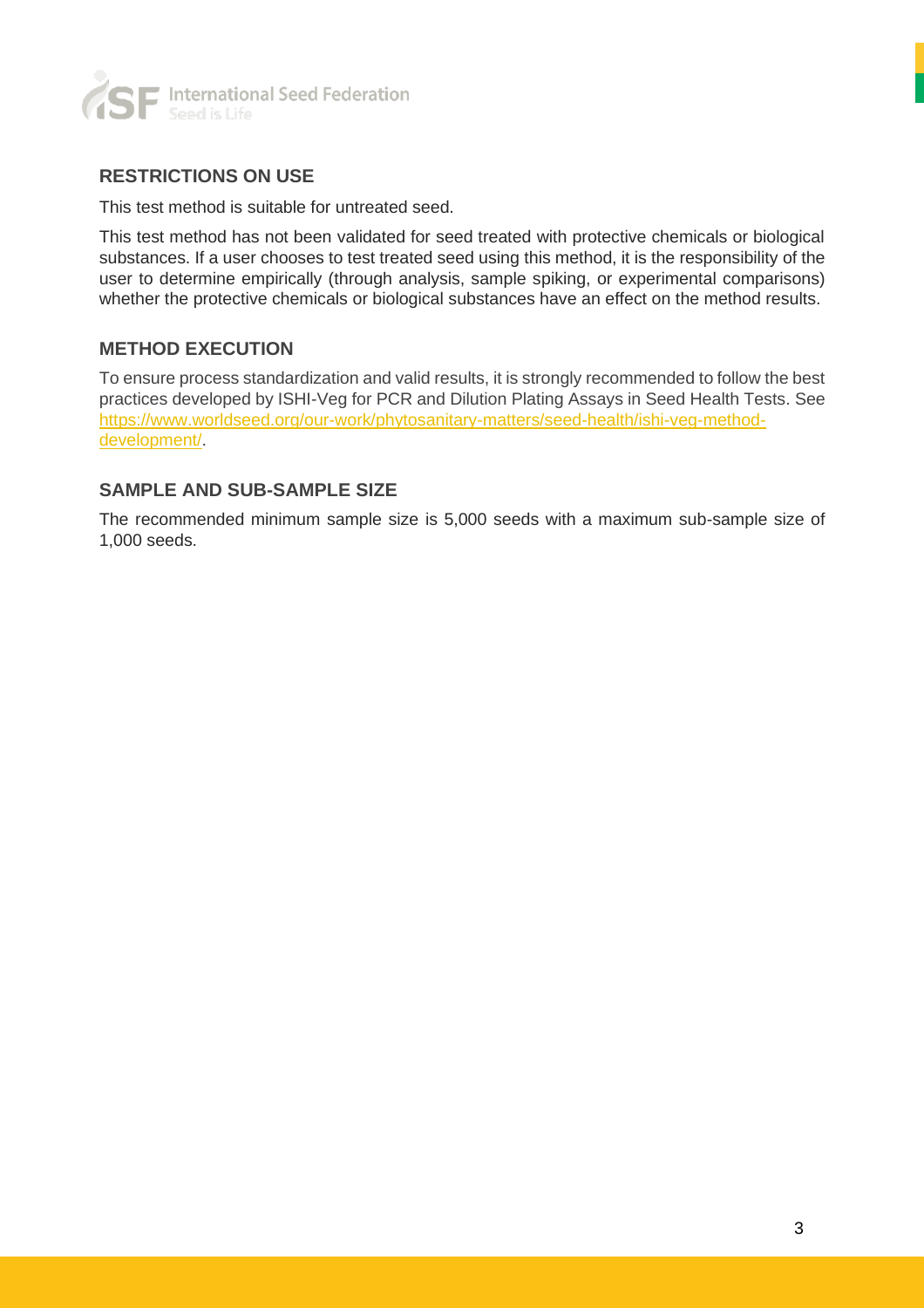

## **Protocol for detection of** *Xanthomonas axonopodis* **pv.** *phaseoli*  **and pv.** *phaseoli* **var.** *fuscans* **in Bean seed**

An older version of this protocol is available on ISTA's website: ISTA 7-021: Detection of *Xanthomonas axonopodis* pv. *phaseoli* and *Xanthomonas axonopodis* pv. *phaseoli* var. *fuscans* in *Phaseolus vulgaris* (bean) seed [\(https://www.seedtest.org/en/seed-health-methods-\\_content---1--1452.html\)](https://www.seedtest.org/en/seed-health-methods-_content---1--1452.html).

## **SAMPLE PREPARATION**

#### **Material**

| Polythene bags or | 0.85% NaCl (w/v) with 0.02% Tween™ 20 (v/v) (seed extraction |
|-------------------|--------------------------------------------------------------|
| container         | buffer)                                                      |

#### **1. Extraction**

- 1.1. Suspend each subsample of seeds in sterile seed extraction buffer in a polythene bag or container. The volume of extraction buffer in mL should be equivalent to  $2.5 \times$  thousandseed weight (TSW); e.g. if TSW = 300 g, volume of extraction buffer required is  $2.5 \times 300$  $= 750$  mL.
- 1.2. Soak subsamples overnight (16–18 h) at 5°C (±4°C).

### **DILUTION PLATING**

#### **Material**

| <b>Dilution bottles</b> | Incubator: operating at 28-30°C                  |
|-------------------------|--------------------------------------------------|
| NaCI (0.15M)            | pH meter                                         |
| Sterile spreader        | Plates of MT, XCP1 and YDC media (recipes below) |
| Pipettes and tips       | Controls                                         |

#### **Media recipes**

#### **I Milk Tween™ (MT) agar medium (adapted from Goszczynska & Serfontein 1998)**

| <b>Compound</b>                                    | <b>Amount</b>     | <b>Section</b> |
|----------------------------------------------------|-------------------|----------------|
| Proteose peptone no. 3                             | 10.0 <sub>g</sub> | A              |
| CaCl <sub>2</sub>                                  | $0.25$ g          | A              |
| Tyrosine                                           | 0.5 <sub>g</sub>  | Α              |
| Agar                                               | 15.0 g            | A              |
| Skim milk powder (Oxoid, Sigma)                    | 10.0 <sub>q</sub> | B              |
| Tween <sup>™</sup> 80                              | $10.0$ ml         | C              |
| Nystatin <sup>a</sup> (400 mg / 10 mL 70% ethanol) | 40 mg (1 mL)      | D              |
| Cephalexin (800 mg / 10 mL 70% ethanol)            | 80 mg (1 mL)      | D              |
| Vancomycin (100 mg / 10 mL 70% ethanol)            | 10 mg (1 mL)      | D              |

a Cycloheximide can be used as an alternative for nystatin to control fungi. Dissolve 500 mg of cycloheximide in 10 mL 70% ethanol, add 1 mL to cool medium.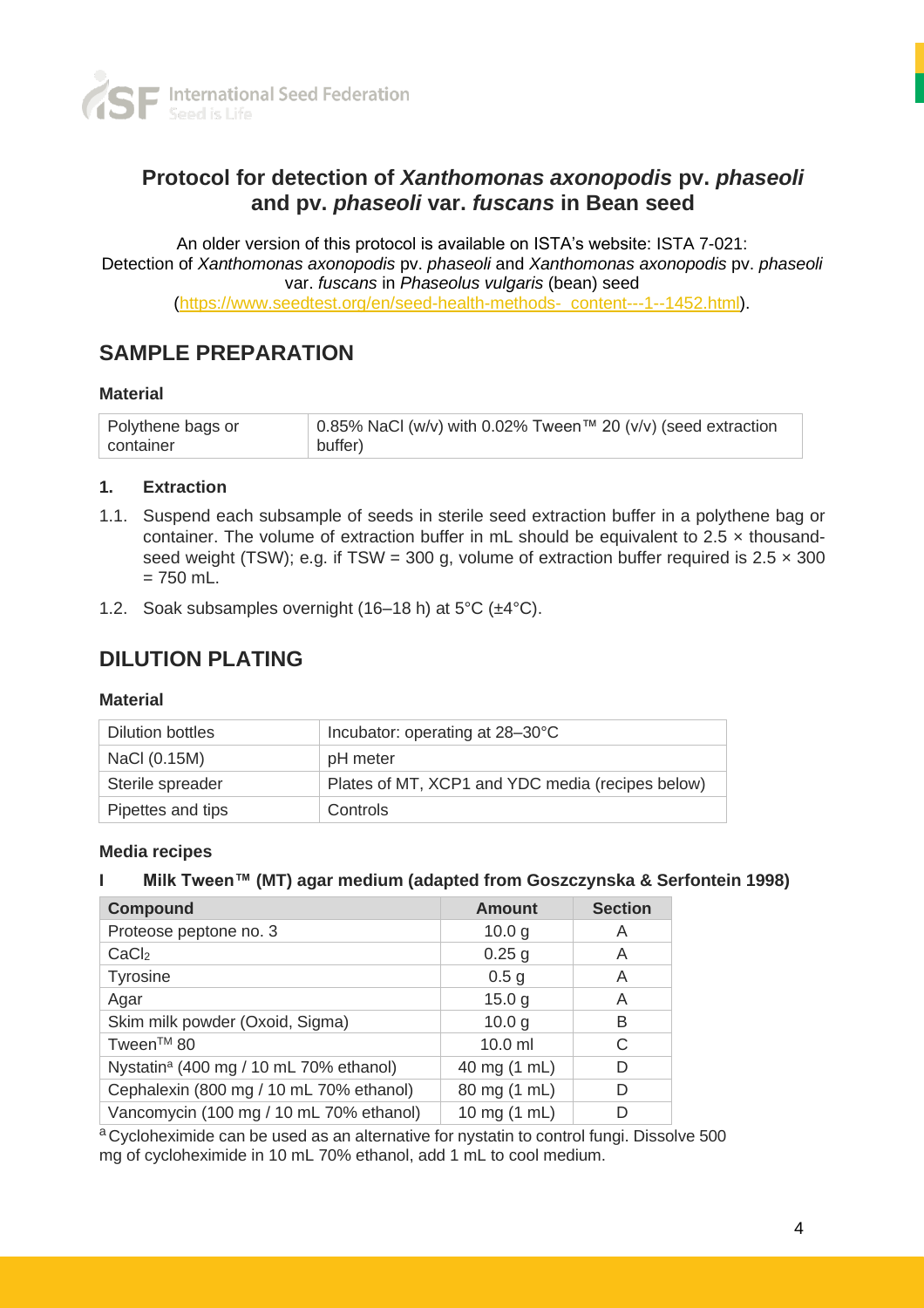

#### **Preparation**

- 1. Weigh all ingredients in section A into a suitable container.
- 2. Add distilled/deionized water to a final volume of 500 mL.
- 3. Dissolve ingredients.
- 4. In a separate container, dissolve skim milk powder (section B) in 500 mL distilled/deionised water.
- 5. Separately prepare 10 mL Tween™ 80.
- 6. Sterilize preparations from section A, skim milk solution (section B) and Tween™ 80 (section C) separately at 15 psi for 15 min at 121°C.
- 7. After sterilization, of all components aseptically add sterilized skim milk preparation and sterilized Tween™ 80 to sterilized ingredients in section A.
- 8. Prepare antibiotic solutions (section D, filter sterilize when antibiotics are dissolved in water rather than 70% ethanol).
- 9. Allow medium to cool to approx. 50°C prior to adding antibiotics.
- 10. Mix gently to avoid air bubbles and pour plates 22 mL per 90 mm plate.
- 11. Leave plates to cool down and dry under sterile conditions.

#### Storage of prepared plates

Store inverted plates in polythene bags at 4-8°C and use within two weeks of preparation to ensure antibiotic activity.

#### **II XCP1 medium (adapted from McGuire et al. 1986)**

| <b>Compound</b>                                    | <b>Amount</b>              | <b>Section</b> |
|----------------------------------------------------|----------------------------|----------------|
| <b>KBr</b>                                         | 10.0 <sub>g</sub>          | A              |
| CaCl <sub>2</sub>                                  | $0.25$ g                   | A              |
| Soluble potato starch                              | 10.0 <sub>g</sub>          | A              |
| Peptone                                            | 10.0 <sub>g</sub>          | A              |
| Agar                                               | 15.0 g                     | A              |
| Crystal violet (1 % aqueous)                       | $0.15$ mL                  | B              |
| Tween <sup>™</sup> 80                              | $10.0$ ml                  | C              |
| Nystatin <sup>a</sup> (400 mg / 10 mL 70% ethanol) | 40 mg (1 mL)               | D              |
| Cephalexin (100 mg / 10 mL 70% ethanol)            | 10 mg (1 mL)               | D              |
| Fluorouracil (30 mg / 10 mL 70% ethanol)           | 3 mg (1 mL)                | D              |
| Tobramycin (16 mg / 100 mL 70% ethanol)            | $0.16$ mg $(1 \text{ mL})$ | D              |

a Cycloheximide can be used as an alternative for nystatin to control fungi. Dissolve 500 mg of cycloheximide in 10 mL 70% ethanol, add 1 mL to cool medium.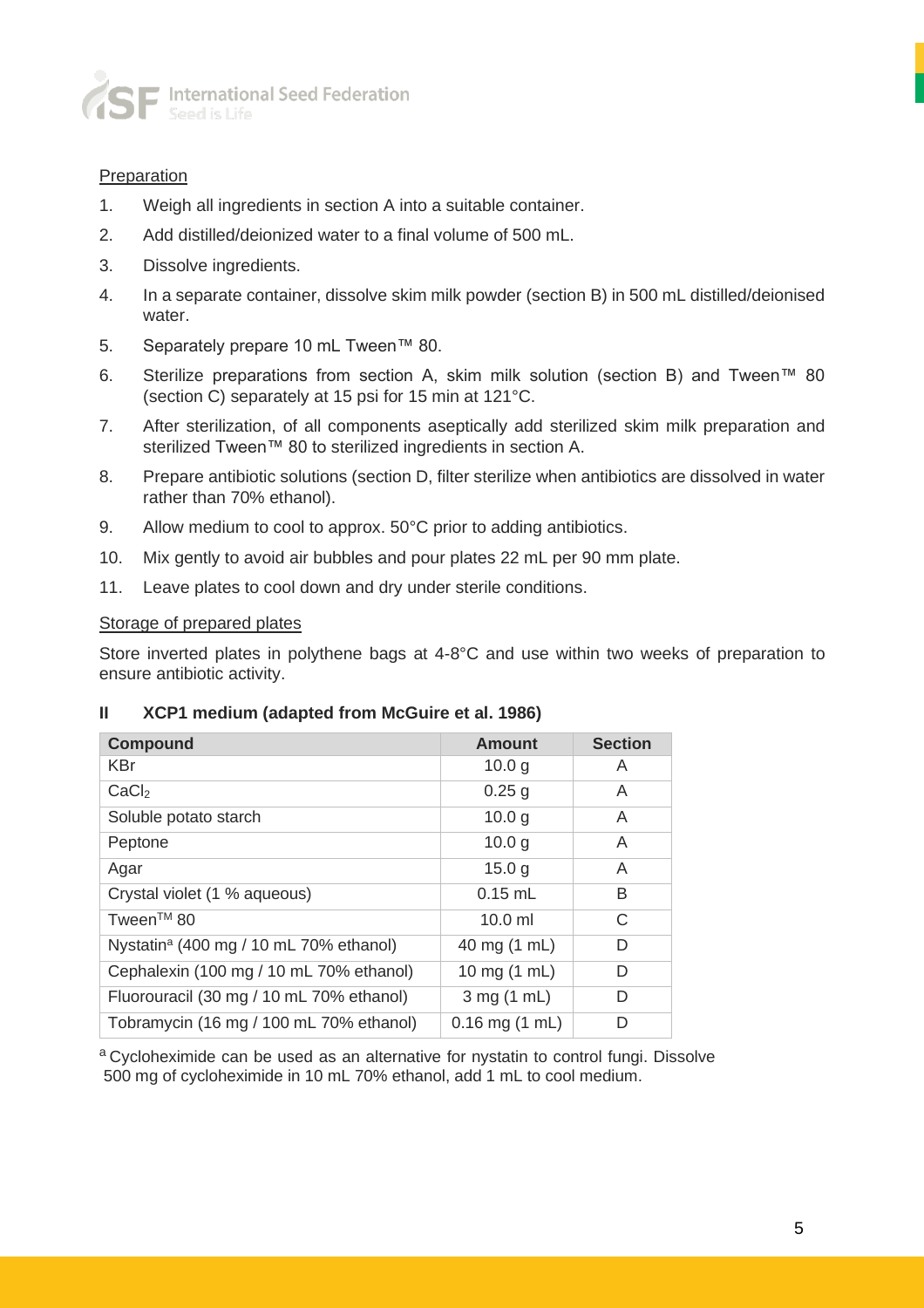

#### **Preparation**

- 1. Weigh out all ingredients in section A into a suitable container.
- 2. Add distilled/deionized water to a final volume of 1000 mL.
- 3. Dissolve ingredients.
- 4. Add crystal violet (section B).
- 5. Sterilize at 15 psi for 15 min at 121°C.
- 6. Sterilize 10 mL Tween™ 80 separately (section C) at 15 psi for 15 min at 121°C.
- 7. Aseptically add Tween™ 80 to ingredients in section A/B.
- 8. Prepare antibiotic solutions (Section D, filter sterilize when antibiotics are dissolved in water rather than 70% ethanol).
- 9. Allow medium to cool to approximately 50°C and add antibiotics.
- 10. Mix gently to avoid air bubbles and pour plates (22 mL per 90 mm plate).
- 11. Leave plates to cool down and dry under sterile conditions.

#### Storage of prepared plates

Store inverted plates in polythene bags at 4-8°C and use within two weeks of preparation to ensure activity of antibiotics.

Depending on the source of starch, pre-storage of plates in the refrigerator for several days before use may result in more easily visible zones of starch hydrolysis.

#### **III Yeast dextrose chalk (YDC) agar (Wilson et al. 1967**)

| <b>Compound</b>        | Amount/L          |
|------------------------|-------------------|
| Agar (BD Bacto™ Agar)  | 15.0 g            |
| Yeast extract          | 10.0 g            |
| $CaCO3$ (light powder) | 20.0 <sub>q</sub> |
| D-Glucose (dextrose)   | 20.0 <sub>q</sub> |

#### **Preparation**

- 1. Weigh all ingredients and put them into a suitable oversized container (e.g. 250 mL of medium in a 500 mL bottle/flask) to allow swirling of the medium just before pouring.
- 2. Dissolve in 1,000 mL of deionized water by steaming the mix.
- 3. Autoclave at 15 psi for 15 min at 121°C and allow the medium to cool to approx. 50°C.
- 4. Swirl the bottle/flask to ensure an even distribution of CaCO3 and avoid air bubbles. Pour 22 mL on to each 90 mm plate.
- 5. Leave plates to cool down and dry under sterile conditions.

#### Storage of prepared plates

Store inverted plates in polythene bags at 8-20°C. Prepared plates can be stored for several months provided they do not dry out.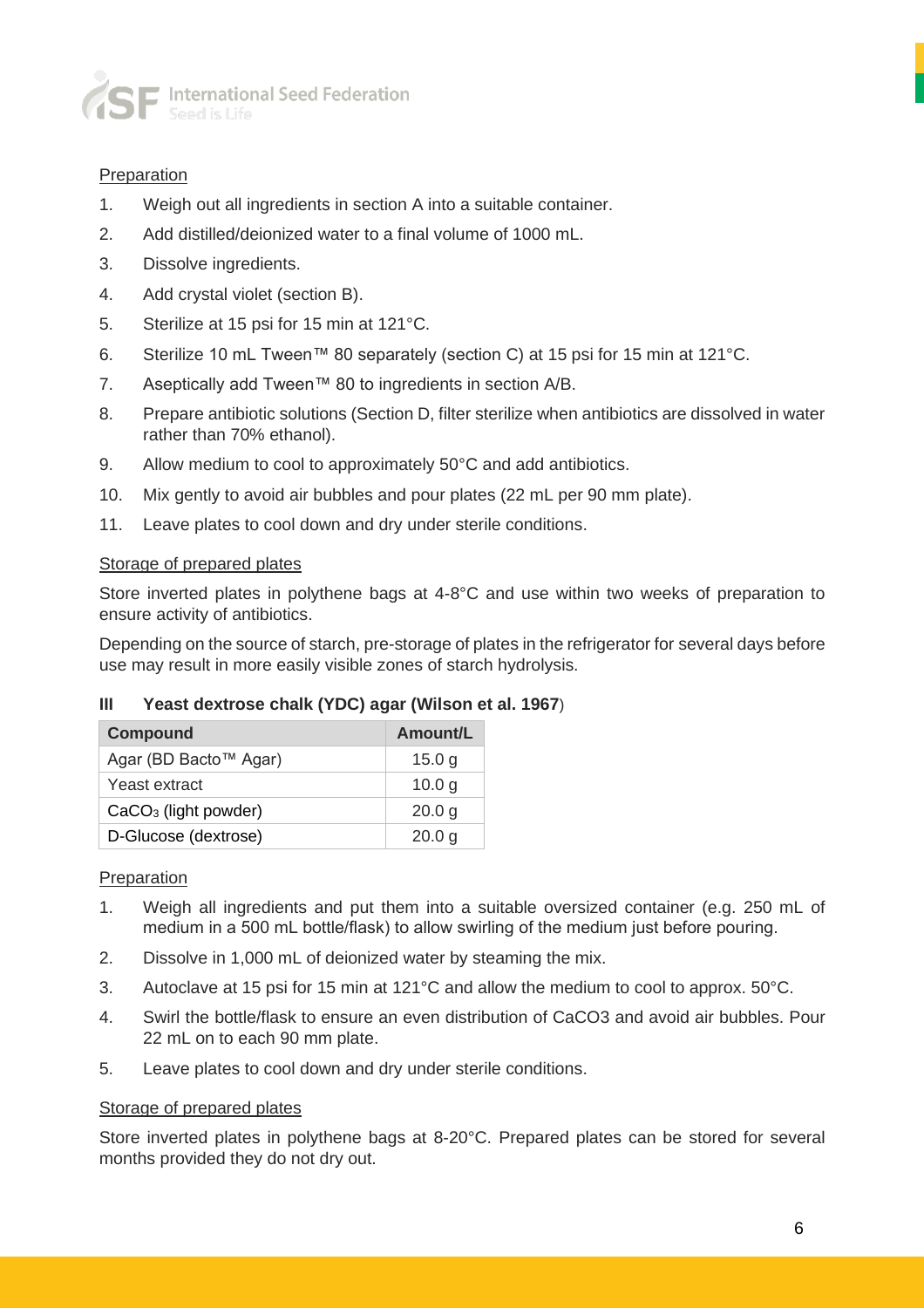

#### **Table 1: Controls**

| <b>Control type</b>            |                                         |  |  |
|--------------------------------|-----------------------------------------|--|--|
| Positive Control (PC1)         | A known strain of Xap                   |  |  |
| Positive Control (PC2)         | A known strain of Xapf                  |  |  |
| Negative Process Control (NPC) | Extraction buffer (NaCl with Tween™ 20) |  |  |

#### **1. Dilution and plating**

- 1.1. Shake containers or polythene bags to obtain a homogenous extract before dilution.
- 1.2. Prepare a ten-fold dilution series from the seed extract by i.) Pipetting 0.5 mL of the extract into 4.5 mL of sterile NaCl to give a  $10<sup>1</sup>$  dilution and ii.) Pipetting 0.5 mL of the 10<sup>1</sup> dilution into 4.5 mL of sterile NaCl to give a  $10<sup>2</sup>$  dilution. Vortex well all dilutions.
- 1.3. Pipette 100 µL of each dilution and the undiluted seed extract onto two plates of both the MT and XCP1 semi-selective media and spread over the surface.
- 1.4. Incubate inverted plates at 28 ±2°C and examine after 4–5 days.

#### **2. Positive control (culture or reference material)**

- 2.1. Prepare a suspension of a known strain of Xap, *fuscans* and non-*fuscans*, in sterile NaCl or reconstitute standardized reference material according to the supplier's instructions.
- 2.2. Dilute sufficiently to obtain dilutions containing approx.  $10^2$  to  $10^4$  CFU/mL.
- 2.3. Pipette 100 µL of appropriate dilutions onto plates of both semi-selective media (MT, XCP1) and spread over the surface.
- 2.4. Incubate plates with the sample plates.

#### **3. Sterility check (Negative Process Control)**

3.1. Prepare a dilution series from a sample of the extraction medium (e.g. NaCl plus Tween™ 20), without seeds. Plate each dilution on the two semi-selective media, spread over the surface and incubate (as in 1.3. and 1.4.).

#### **4. Examination of the plates**

- 4.1. Examine the sterility check and positive control plates. There should be no growth on dilution plates being used as a sterility check. The numbers of bacteria on the dilution plates should be consistent with the dilution, i.e. it should decrease approx. ten-fold with each dilution.
- 4.2. Examine the sample plates for the presence of typical Xap / Xapf colonies by comparison with the positive control plates. Dilution plates prepared from the positive control isolates or reference material, should give single colonies with typical morphology. The numbers of colonies on dilution plates prepared from the positive control isolates or reference material should generally be similar on both media but taken into account that the recovery of Xapf is in general lower on MT than on XCP1.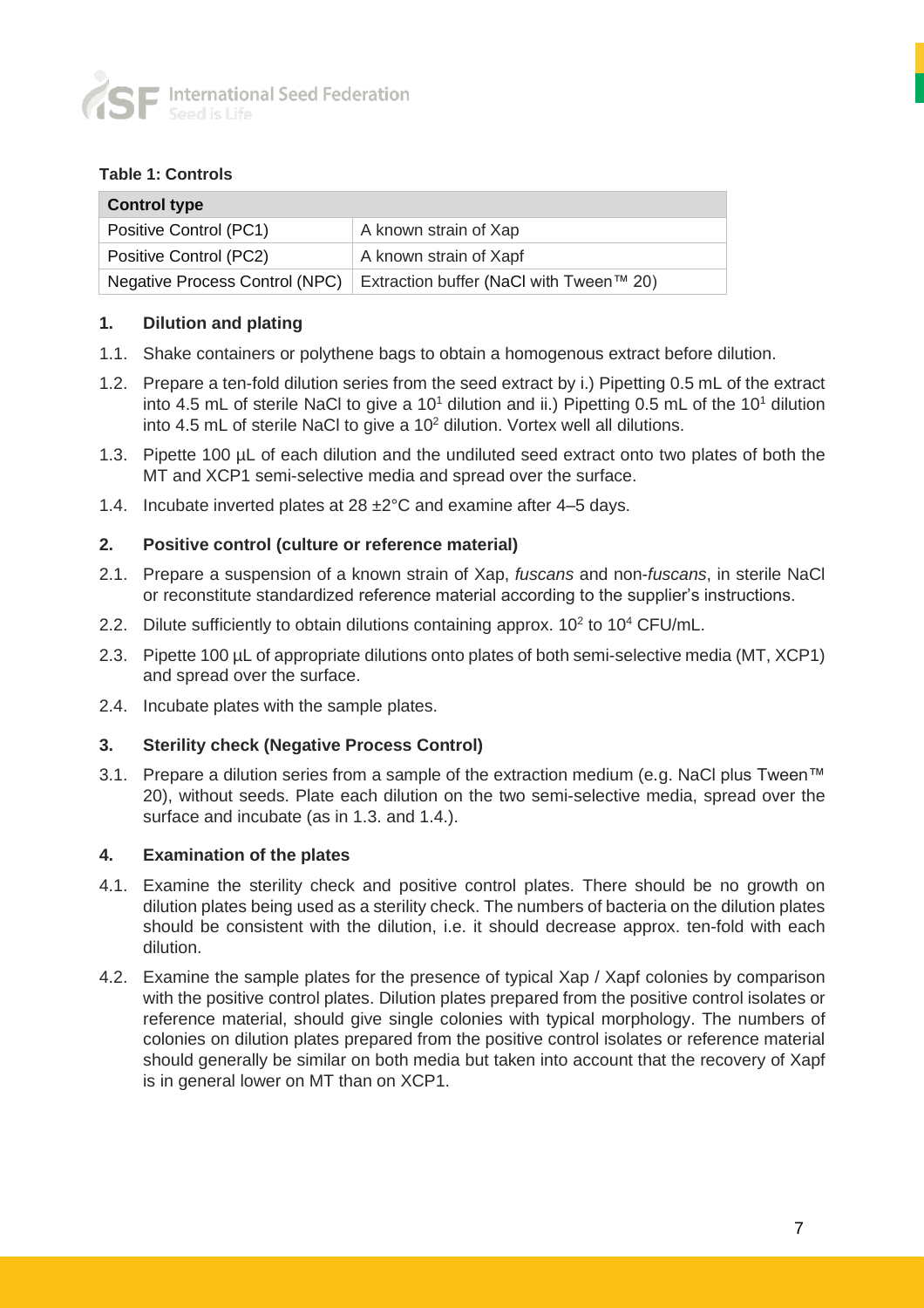

- 4.3. After 4–5 days Xap colonies on MT are yellow, distinguished by two zones of hydrolysis; a large clear zone of casein hydrolysis and a smaller milky zone of Tween™ 80 lysis (Figure 2a, b). Xapf colonies produce a brown diffusible pigment. If not visible after 4 days incubate for an additional day. Often Xapf colonies show Tween™ 80 lysis.
- 4.4. After 4–5 days Xap colonies on XCP1 are yellow, glistening and surrounded by a clear zone of starch hydrolysis (Figure 3b). Xapf colonies produce a brown diffusible pigment after 5 days of incubation (Figure 3a). Often Xapf colonies show Tween™ 80 lysis.
- 4.5. The colony size and colour can differ within a sample.
- 4.6. Verify that the plates are readable according to the dilution plating best practices, and record the presence of suspect colonies.



**Figure 2.** Xap colonies on MT plates after 4 days indicated by a large clear zone of casein hydrolysis (a) and a smaller milky zone of Tween™ 80 lysis (b).



**Figure 3.** Xap colonies, fuscans (a) and non-fuscans (b), on XCP1 plates, showing a clear zone of starch hydrolysis and fuscans on XCP1 showing a milky zone, after 4 days.

#### **5. Confirmation/identification of suspect colonies**

- 5.1. Subculture suspect colonies to sectored plates of YDC. To avoid the potential for crosscontamination of isolates, use a new sectored plate for each subsample. The precise numbers of colonies sub-cultured will depend on the number and variability of suspect colonies on the plate: if present, at least six colonies should be sub-cultured per subsample.
- 5.2. Subculture the positive control isolates to a sectored plate for comparison (Figure 4).
- 5.3. Incubate sectored plates for 24–48 h at  $28 \pm 2^{\circ}$ C.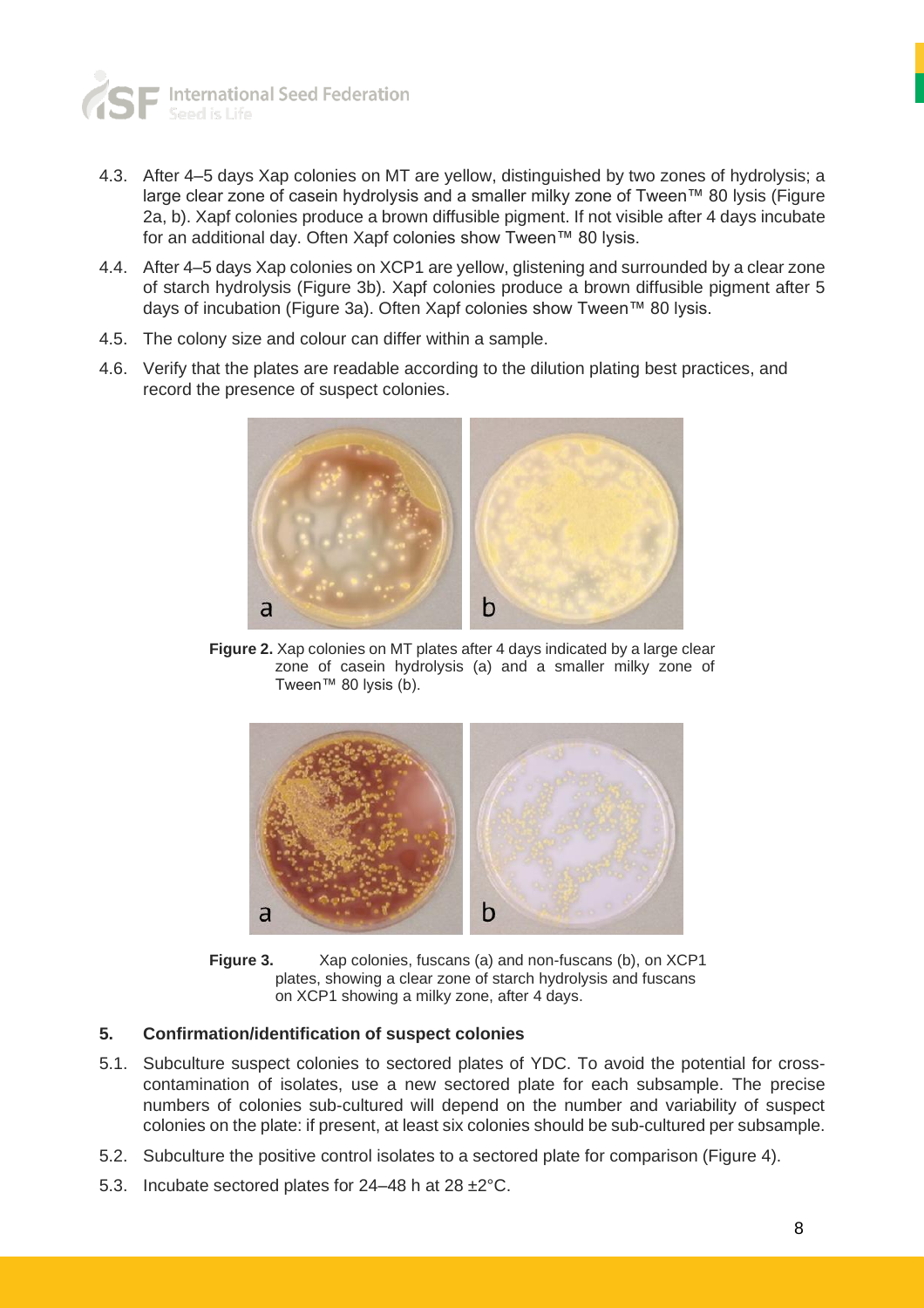

- 5.4. Compare the appearance of growth with the positive controls. On YDC Xap and Xapf colonies are yellow and mucoid in appearance (Figure 4). The positive control isolates or reference material should give colonies with typical morphology on YDC.
- 5.5. The identity of the isolates can be confirmed by the TaqMan PCR. The pathogenicity of the isolates should be confirmed by using known susceptible bean seedlings of known susceptibility by pathogenicity assay.
- Note: As non-pathogenic isolates may also be present in seed lots it is essential to subculture at least the minimum number of suspect colonies specified (six per subsample), and to test the pathogenicity of all Xanthomonas-like sub-cultured isolates by a pathogenicity or PCR assay.
- 5.6. Record results for each colony sub-cultured.



**Figure 4.** Xap colonies, fuscans (a) and non-fuscans (b), on YDC plates after 2 days are brown and yellow in appearance.

## **TAQMAN PCR FOR IDENTIFICATION OF SUSPECT COLONIES**

#### **Material**

| DNA isolation kit e.g. Qiagen DNeasy Blood and Tissue kit   Controls |                            |
|----------------------------------------------------------------------|----------------------------|
| TaqMan PCR mix, primers and equipment                                | Centrifuge                 |
| Distilled/deionized water                                            | Optical Density (OD) meter |

#### **Table 2. Controls**

| <b>Control type</b>                   |                                                  |
|---------------------------------------|--------------------------------------------------|
| Positive Process Control 1 (PPC1)     | Freshly prepared suspension of Xap               |
| Positive Process Control 2 (PPC2)     | Freshly prepared suspension of Xapf              |
| <b>Negative Process Control (NPC)</b> | Freshly prepared suspension of non-target colony |
| Internal Amplification Control (IAC)  | Universal bacterial primers (Wu et al. 2008)     |
| Non Template Control (NTC)            | Nucleid acid-free water                          |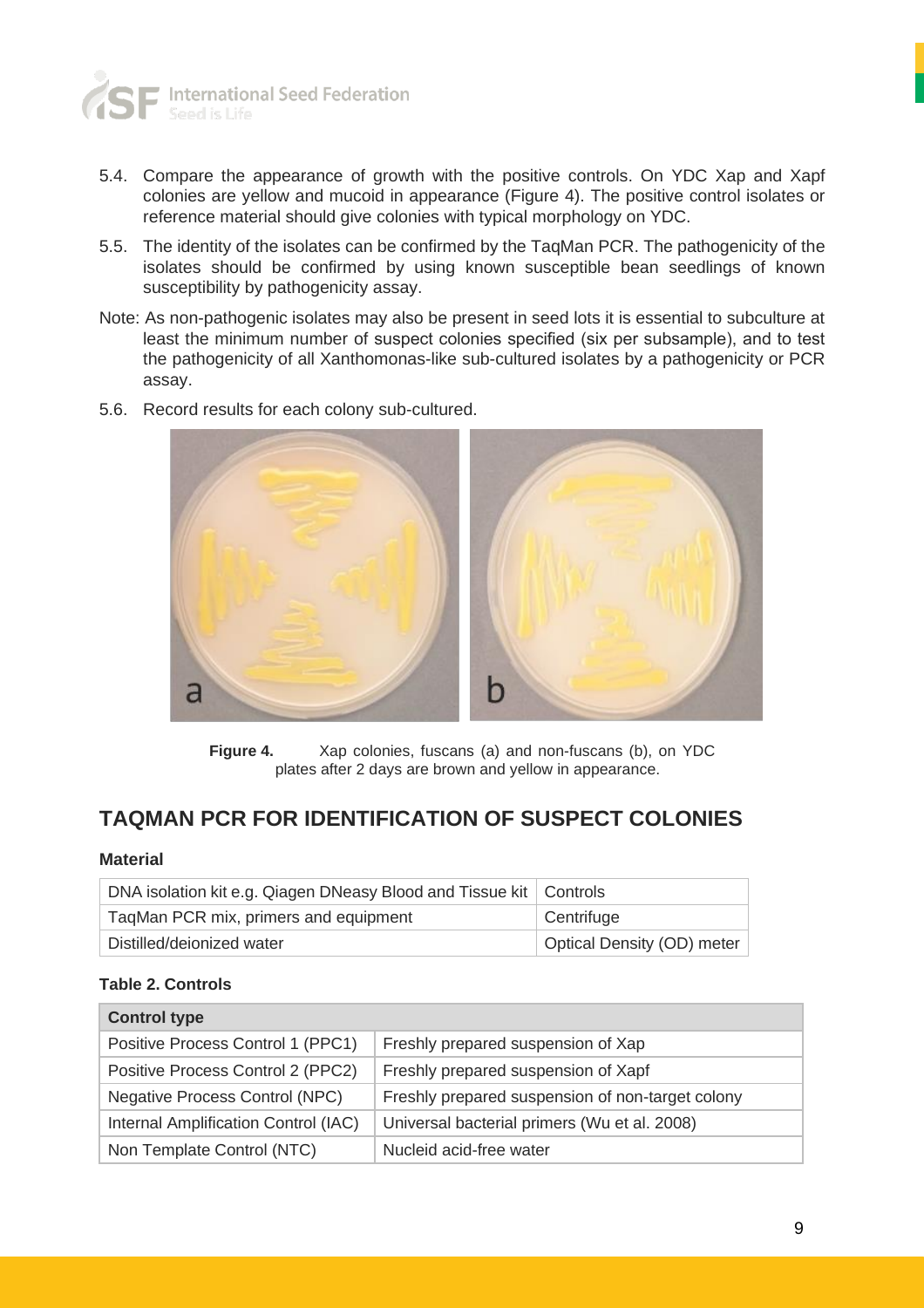

#### **Table 3. Primer sequences and references**

| <b>Name</b>        | <b>Sequence</b>                                             | <b>Source</b>   |
|--------------------|-------------------------------------------------------------|-----------------|
| Au-F1              | $5'$ – ACG GCC GGC GTC TTG TCT CT – 3'                      |                 |
| $Au-R1$            | $5'$ – GCC GAG GTC CGC GAG ATT CT – 3'                      | Baldwin, 2017   |
| Au-1FAM            | 5' - FAM - CGT CTC TGG CTT GAC TGC GGT CGC - BHQ1 - 3'      |                 |
| Wu-F               | $5'$ – CAA CGC GAA GAA CCT TAC C – 3'                       |                 |
| Wu-R               | $5'$ – ACG TCA TCC CCA CCT TCC – 3'                         | Wu et al., 2008 |
| Wu-Pr1             | 5' - Yakima Yellow - ACG ACA ACC ATG CAC CAC CTG - QSY - 3' |                 |
| Wu-Pr <sub>2</sub> | 5' - Yakima Yellow - ACG ACA GCC ATG CAG CAC CT - QSY - 3'  |                 |

#### **1. DNA extraction**

- 1.1. Make a slightly turbid cell suspension of at least  $10^7$  CFU/mL (OD<sub>600 nm</sub> approximately 0.05) in 1.0 mL sterile distilled/deionised water from the suspected cultures on YDC medium and the positive process controls (Table 2). In addition, a non-target isolate should be used as a negative process control (NPC).
- 1.2. Heat the suspension for 5 min at 95°C for DNA extraction.
- 1.3. Store at –20°C until identification.

#### **2. TaqMan PCR**

- 2.1. Use the Xap specific real-time PCR primers and probes form Baldwin (2017) as well as the Internal Amplification Control (IAC) primers and probes from Wu et al. (2008) (Table 3).
- 2.2. During each amplification run, in addition to the PPC and NPC controls extracted in 1.1, a negative template control - molecular biology grade water - instead of DNA extract, is added.
- 2.3. Prepare the reaction mixture. Carry out the PCR reactions in 0.2 mL thin-walled PCR tubes in a final volume of 25  $\mu$ L (20  $\mu$ L reaction mixture + 5  $\mu$ L boiled bacterial suspension). An example of a real-time PCR reaction composition and PCR cycling program is given in Table 4 and 5 respectively. Follow the recommended supplier's instructions for the TaqMan master mix.
- 2.4 Determine the cut-off values; Cq values of positive controls should consistently be lower than 30. The cut-off Cq value of the internal amplification control (IAC) should be below 35, and the expected range is to be determined by the user based on experimental data. A cutoff of Cq 35 to identify positive and negative results was used in the validation studies.
- Note: In the case of universal bacterial primers, positive reactions may occur in non-template controls (NTC) due to the presence of residual DNA in Taq enzyme reagents. The IAC Cq values from reactions on suspect isolates should indicate at least a 10-fold higher concentration of bacterial DNA than the IAC Cq values from the NTC reactions; the difference between Cq values should be more than 3.3.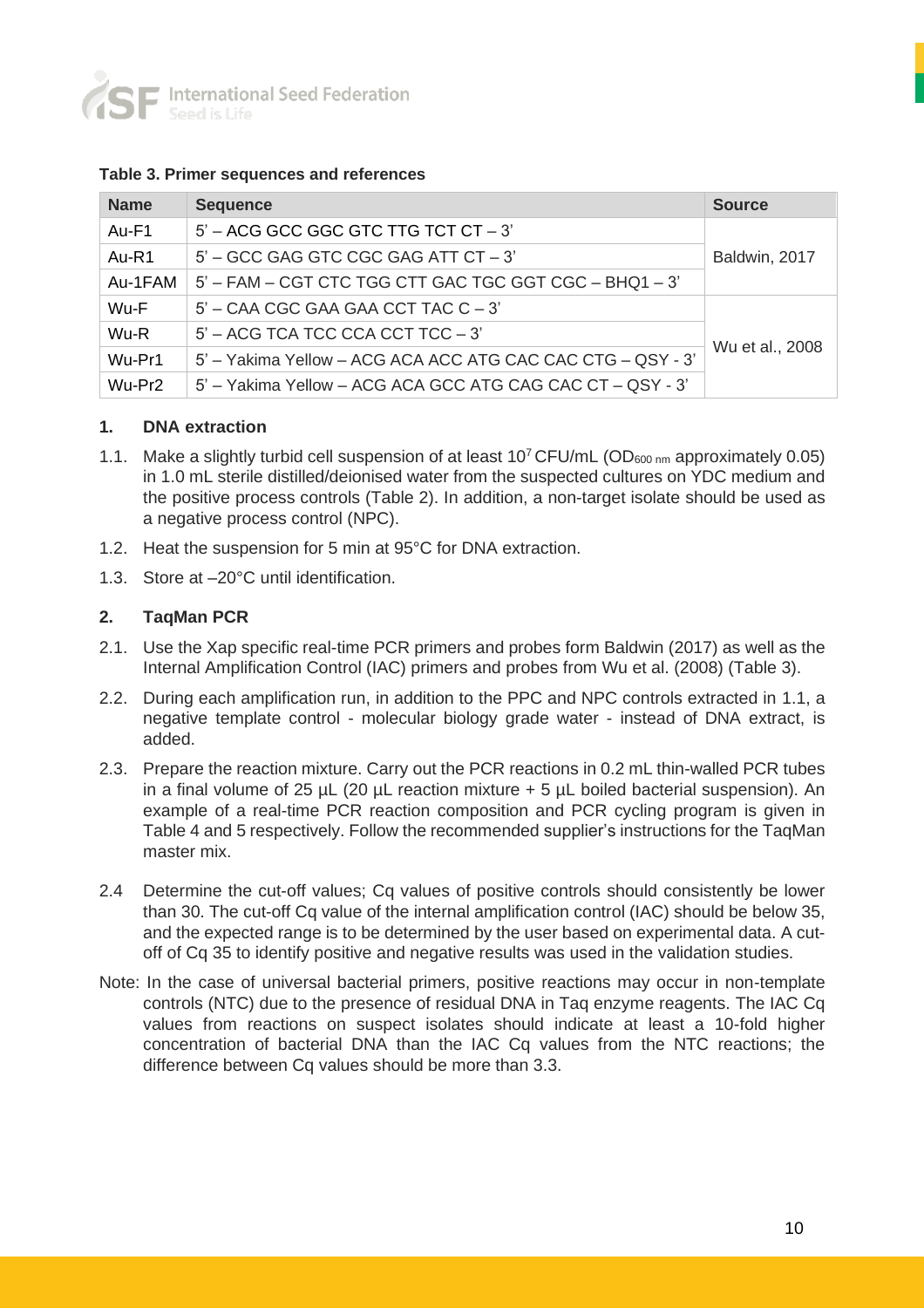

| <b>Component</b>                     | For 1 reaction (in µL) | <b>Final concentration</b> |
|--------------------------------------|------------------------|----------------------------|
| PCR grade $H_2O$                     | 2.80                   |                            |
| TagMan® Universal Master Mix II (2x) | 12.50                  | 1x                         |
| Au-F1 $(10 \mu M)$                   | 1.00                   | $0.4 \mu M$                |
| Au-R1 (10 µM)                        | 1.00                   | $0.4 \mu M$                |
| Au-1FAM (10 µM)                      | 0.20                   | $0.08 \mu M$               |
| Wu-F (10 µM)                         | 1.00                   | $0.4 \mu M$                |
| Wu-R (10 µM)                         | 1.00                   | $0.4 \mu M$                |
| Wu-Pr1 (10 µM)                       | 0.25                   | $0.1 \mu M$                |
| Wu-Pr2 (10 µM)                       | 0.25                   | $0.1 \mu M$                |
| Sample                               | 5.00                   |                            |
| Total                                | 25.00                  |                            |

#### **Table 4: Example of a real-time PCR reaction composition**

Note: Table 4 provides an example of the reaction mixture. However, reaction mixture, volume and conditions need to be checked and/or optimized within each laboratory on positive and negative control isolates.

#### **Table 5: Example of a real-time PCR cycling program**

| <b>Step</b> | <b>Temperature</b> | <b>Duration</b>   |
|-------------|--------------------|-------------------|
| hold        | $95^{\circ}$ C     | $10 \text{ min}$  |
|             | $95^{\circ}$ C     | 15 <sub>sec</sub> |
| 40 cycles   | $60^{\circ}$ C     | 1 min             |

#### **5. Interpretation and decisions**

If the specific PCR (Baldwin TaqMan) is negative and the IAC (Wu TaqMan) is positive, the suspect colony is considered not to be one of the *Xanthomonas* pathovars which cause common blight on bean. If the specific PCR is positive, the pathogenicity assay should be performed to reach a final conclusion about the identity of the suspect colony. Possible PCR outcomes and the conclusions that may be drawn are summarized in Table 6. Test results are only valid when all included controls presented in Table 2 give the expected result.

#### **Table 6. Interpretation and decision table for the TaqMan PCR**

| <b>Baldwin</b><br><b>TaqMan</b> | <b>Wu TaqMan</b> | qPCR Result                               | <b>Follow-up</b>                                                           |
|---------------------------------|------------------|-------------------------------------------|----------------------------------------------------------------------------|
| $Cq \leq 35$                    |                  | Target DNA for Xap or Xapf<br>detected    | Pathogenicity test for<br>confirmation                                     |
| $Cq > 35$ or ND                 | $Cq \leq 35$     | No target DNA for Xap or Xapf<br>detected | Negative, no follow up                                                     |
| $Cq > 35$ or ND                 | $Cq > 35$ or ND  | Amplification control failure             | Invalid result, repeat PCR<br>and/or prepare a fresh<br>isolate suspension |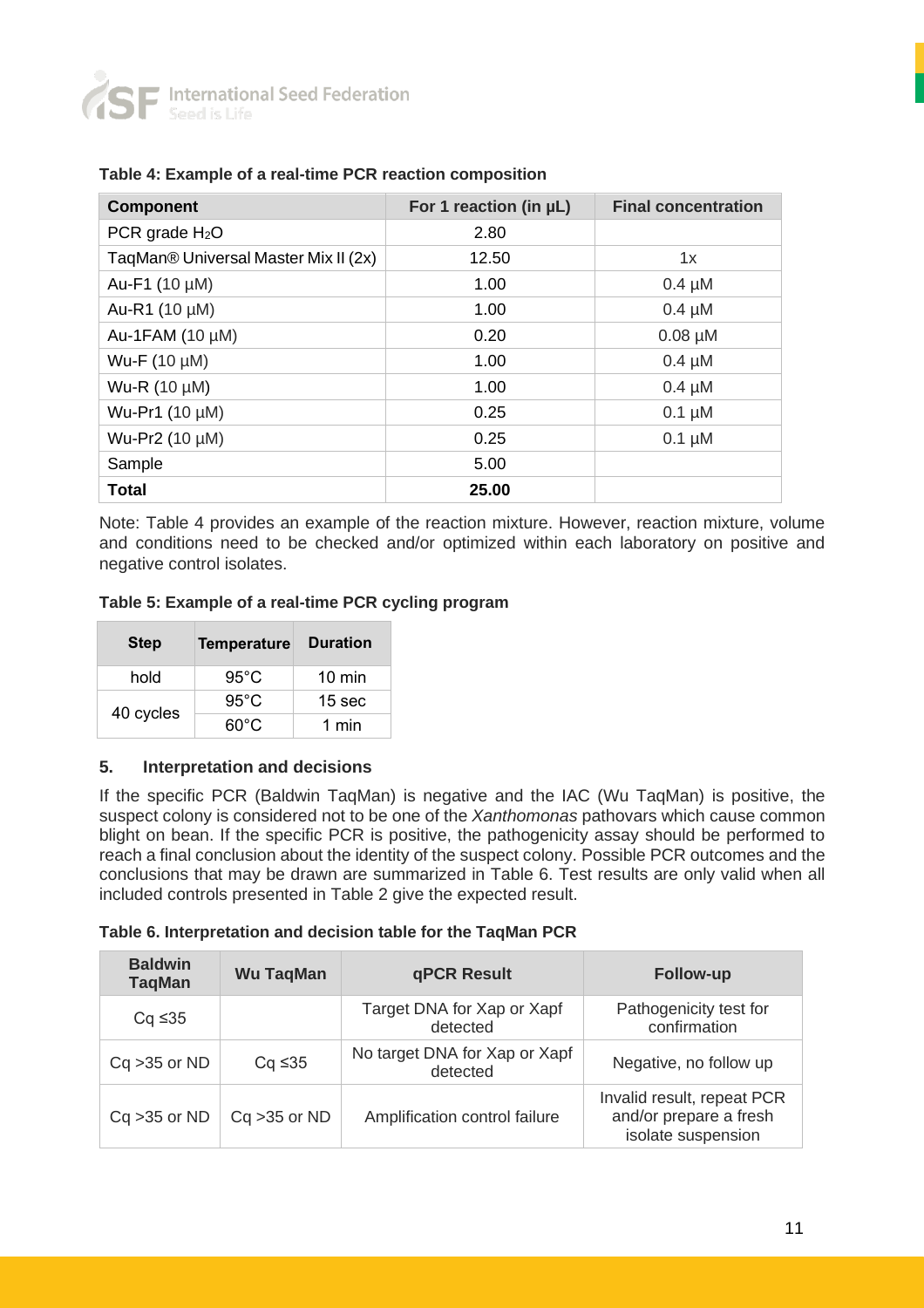

## **PATHOGENICITY ASSAY** (Darsonval et al., 2009)

#### **Material**

Bean seedlings: susceptible to all races of the pathogen (e.g. Distilled/deionized water 'Flavert' or 'Michelet')

#### **Table 7. Controls**

| <b>Control type</b>                                     |                           |  |  |  |
|---------------------------------------------------------|---------------------------|--|--|--|
| Positive Process Control (PC1)   A known strain of Xap  |                           |  |  |  |
| Positive Process Control (PC2)   A known strain of Xapf |                           |  |  |  |
| Negative Control (NC)                                   | Distilled/deionized water |  |  |  |
| Negative Control (NC)                                   | Xanthomonas vesicatoria   |  |  |  |

#### **1. Pathogenicity assay**

- 1.1. Grow seedlings of a bean cultivar known to be highly susceptible to Xap (e.g. 'Flavert' or 'Michelet') at 20–30°C in small pots until the first trifoliate leaf stage (approximately 16 days after sowing).
- 1.2. Make a  $10<sup>7</sup>$  CFU/mL suspension in distilled/deionized water of a culture obtained after growth (24 or 48 h), 28°C on YDC (i.e. sectored plate).
- 1.3. Inoculation: dip first trifoliate leaf for 30 sec in a container containing inoculum (beaker) (Figure 5).



**Figure 5.** Inoculation by dipping first trifoliate leaf for 30 sec in a beaker containing inoculum.

- 1.4. The number of plants which should be inoculated is 3 plants per suspect isolate.
- 1.5. Inoculate plants with one positive Xap isolate, and 2 negative controls: *Xanthomomas vesicatoria* and distilled/deionised water (Table 7).
- 1.6. Incubate at 28°C, 16 h light, 95 % RH; 25°C, 8 h dark, 95 % RH.
- 1.7. Record symptoms 5 to 11 days (depending on when symptoms begin) after inoculation. Compare with positive and negatives controls. Typical Xap symptoms are water-soaked spots. Necrosis of lesions can develop and in case of very aggressive isolates lead to death of tissues (Figure 6a–d). No lesions occur on negative controls (Figure 7).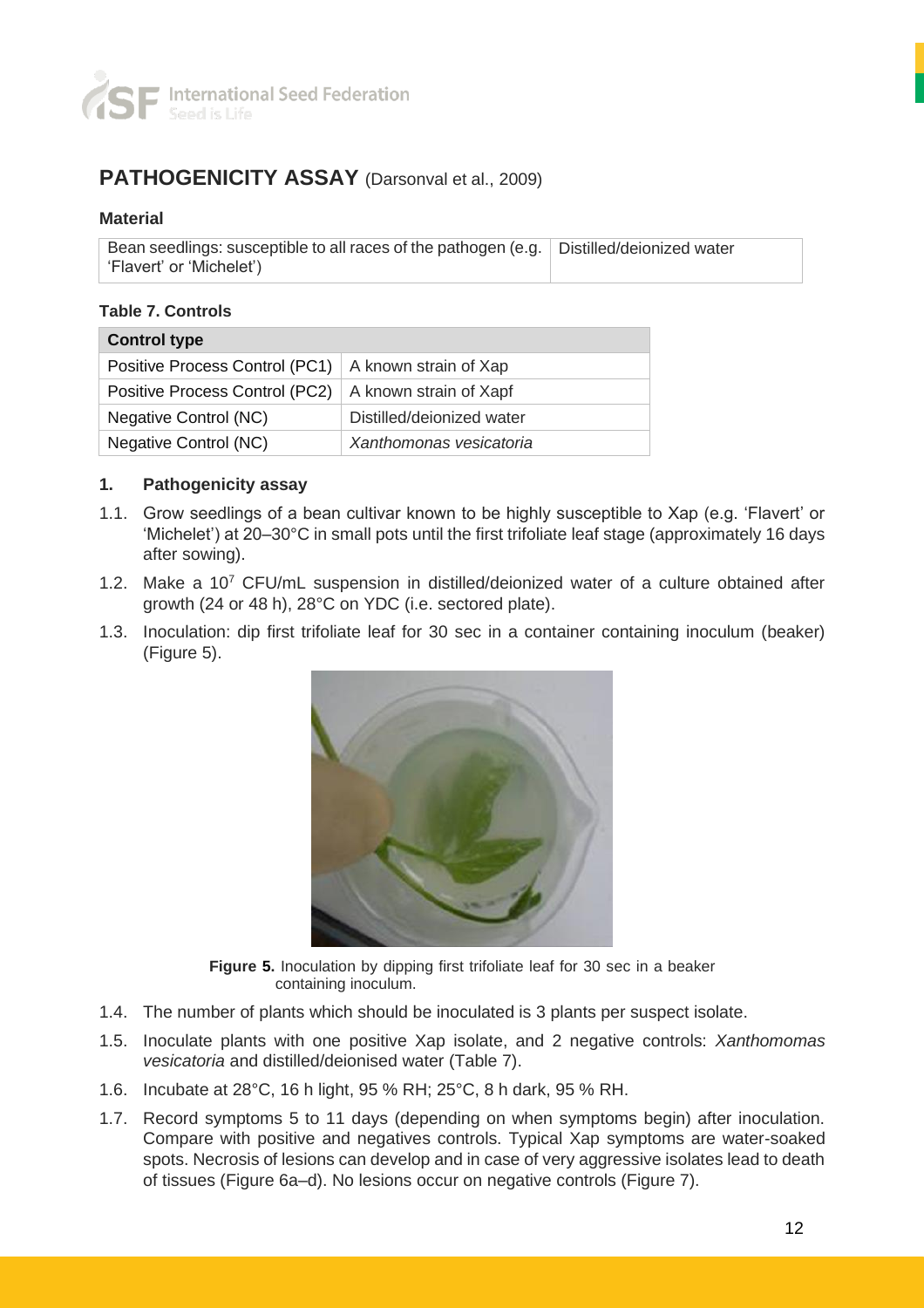



**Figure 6.** *Phaseolus vulgaris* leaves 5–11 days after inoculation with typical Xap water-soaked spots (a), necrosis (b, c) and dead tissues (d).



**Figure 7**. *Phaseolus vulgaris* leaves 5–11 days after inoculation with a negative control.